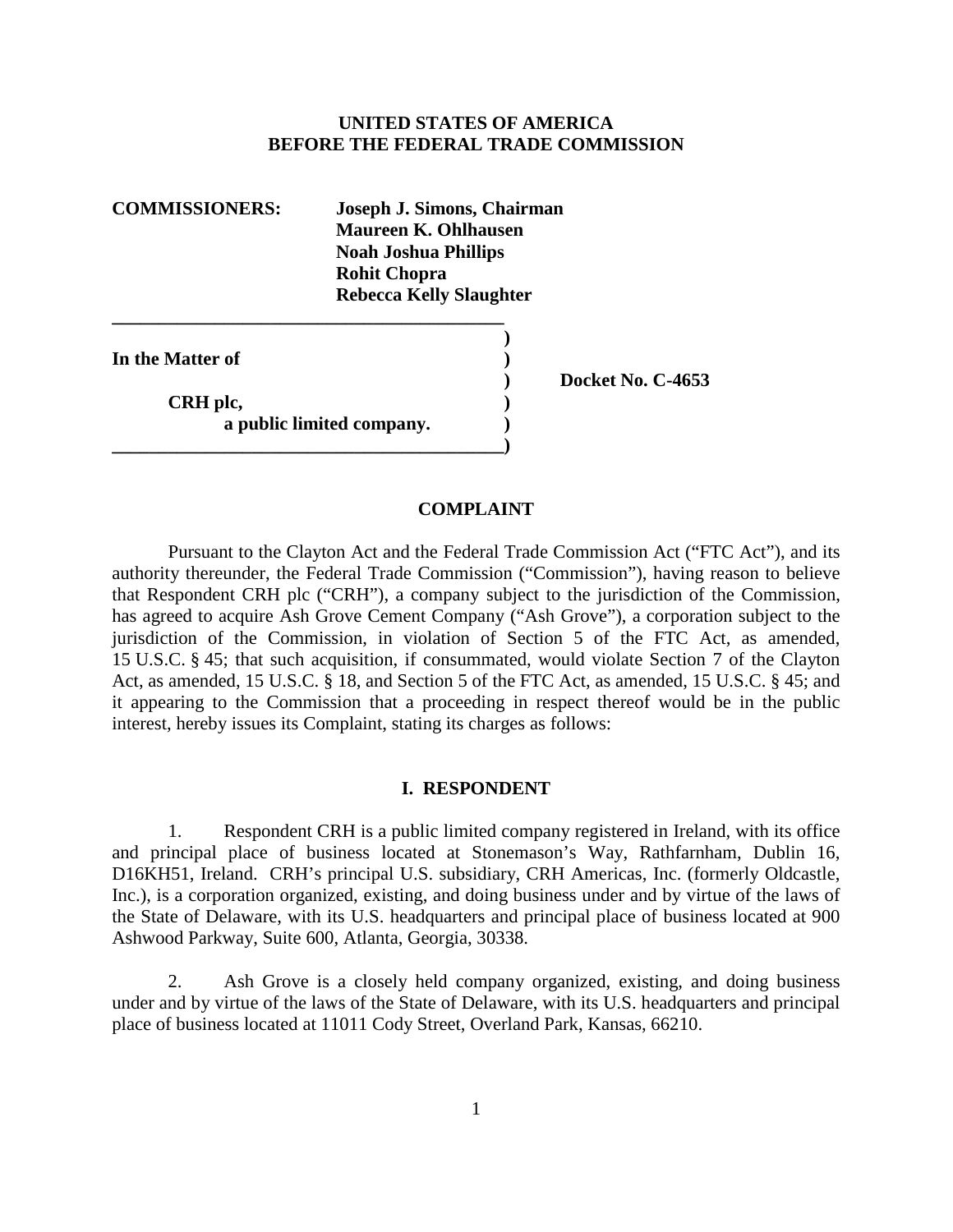3. Respondent and Ash Grove are, and at all times relevant herein have been, 15 U.S.C. § 12, and is a company whose business is in or affects commerce, as "commerce" is engaged in commerce, as "commerce" is defined in Section 1 of the Clayton Act as amended, defined in Section 4 of the FTC Act, as amended, 15 U.S.C. § 44.

### **II. THE PROPOSED ACQUISITION**

 is subject to Section 7 of the Clayton Act, as amended, 15 U.S.C. § 18. 4. Pursuant to an Agreement and Plan of Merger dated September 20, 2017 ("Agreement"), CRH proposes to acquire 100 percent of the existing voting securities of Ash Grove in a transaction valued at approximately \$3.5 billion (the "Acquisition"). The Acquisition

# **III. THE RELEVANT MARKETS**

5. For the purposes of this Complaint, the relevant lines of commerce in which to analyze the effects of the Acquisition are the manufacture, import, and sale of:

a. portland cement, including, but not limited to, blended cement, masonry cement, mortar, and clinker;

b. sand and gravel; and

crushed limestone.

c. crushed limestone.<br>6. Portland cement is the essential binding ingredient in concrete. Portland cement is a fine powder composed of a chemical combination of calcium, silicon, aluminum, iron, and small amounts of other ingredients. Users mix cement with water and aggregates (crushed stone, sand, or gravel) to form concrete, a fundamental building material that is widely used in residential, commercial, and public infrastructure construction projects.

 7. Sand and gravel are widely used in materials for the construction industry, from river banks and shallows then sent to a processing plant for washing and sizing. including in concrete, road base, asphalt, and construction fill. These aggregates are dredged

8. Crushed limestone is a sedimentary rock used as an input in cement, concrete, asphalt, metal refining, construction base, and a wide variety of other construction products. Crushed limestone is produced by mining the limestone in quarries, breaking it into smaller pieces using specialized crushing equipment, and screening it to sort it by size.

 analyze the effects of the Acquisition on the portland cement market is Montana. 9. For the purposes of this Complaint, the relevant geographic area in which to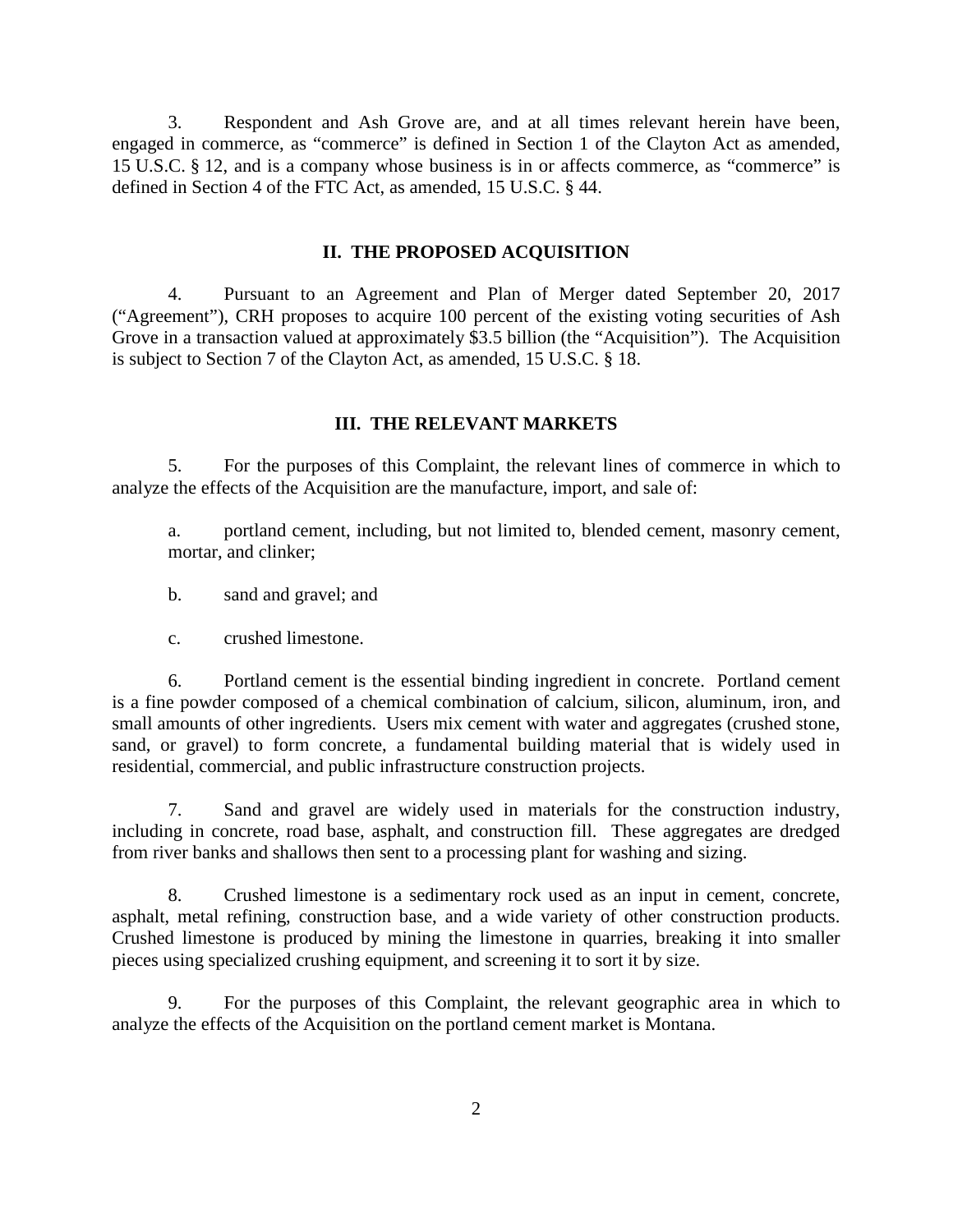analyze the effects of the Acquisition on the sand and gravel market is Omaha, Nebraska/Council 10. For the purposes of this Complaint, the relevant geographic area in which to Bluffs, Iowa.

11. For the purposes of this Complaint, the relevant geographic area in which to analyze the effects of the Acquisition on the crushed limestone market is Johnson County, Kansas.

# **IV. THE STRUCTURE OF THE MARKETS**

 markets, and each relevant market is already highly concentrated. The Acquisition would further portland cement, sand and gravel, or crushed limestone in each relevant market. 12. Respondent and Ash Grove are significant participants in each of the relevant increase concentration levels, resulting in the merged company becoming the largest supplier of

- a. CRH and Ash Grove are two of three significant suppliers of portland cement to customers in the Montana market, and operate the only two cement plants in Montana;
- b. CRH and Ash Grove are the two leading suppliers of sand and gravel to customers in the Omaha, Nebraska/Council Bluffs, Iowa market;
- c. CRH and Ash Grove are the two largest suppliers of crushed limestone in the Johnson County, Kansas market and are located adjacent to one another.

#### **V. ENTRY CONDITIONS**

 requires a firm to have a cement plant in sufficiently close proximity to economically supply the 13. New entry into the relevant markets would not be timely, likely, or sufficient in magnitude, character, and scope to deter or counteract the anticompetitive effects of the Acquisition. The cost to construct a new portland cement plant of sufficient size to be competitive would likely cost over \$500 million and take more than five years. Building rail cement distribution terminals can take more than two years and several million dollars, and terminal by rail.

 Sand and gravel entrants face significant barriers because federal and local permits are required 14. New entry into the sand and gravel markets may take over two years to complete. before they can commence operation, and the permitting process can exceed two years.